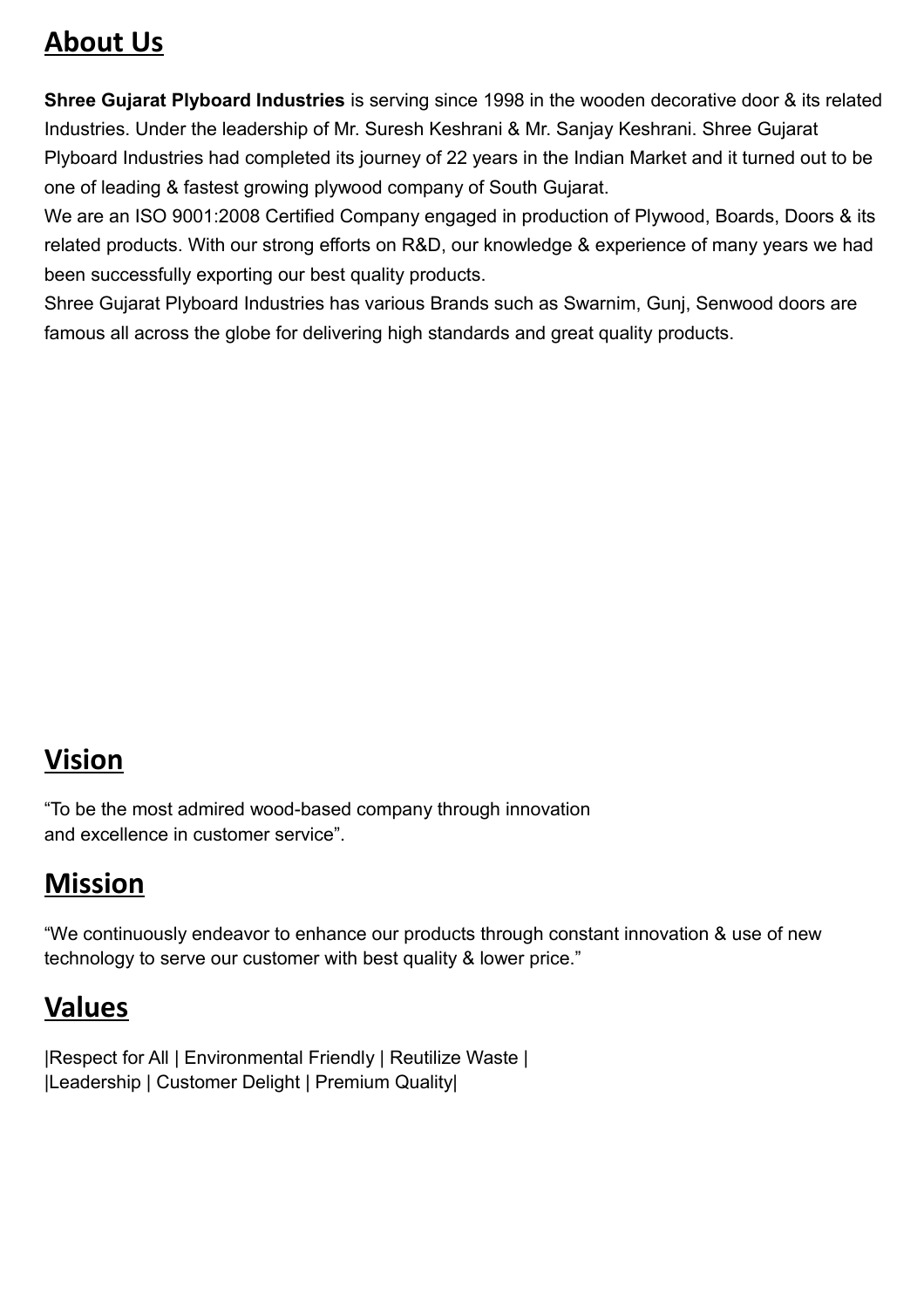## **OUR PRODUCTS...**

**1. Swarnim Flush Doors** are made using solid wood and other essential raw material from procured from reliable vendors of the market. We bring-in for them elegant looking Flush Doors.

#### **Features:**

Cost effective Highly durable Dimensional accuracy Smooth finishing

**Size:** Customized & Regular **Thickness:** 25, 30, 35, 40 mm **Wood:** Hardwood and Pinewood **Resin:** MF & PF

#### **2. Swarnim Membrane Door**

High grade PVC Foil and long lasting glues are used for the stout binding of Decorative Membrane Door which prevents bending or twisting. We have priced this portfolio, reasonably.

#### **Features:**

- Warp-free
- Durable
- -Aesthetically viable
- Super fine finish

**Width (Inch):** 26 to 29 & 30 to 45 **Height (Inch):** 72, 75, 78, 80, 81, 84 **Thickness:** 30mm, 35mm **Varieties:** OSL, BSL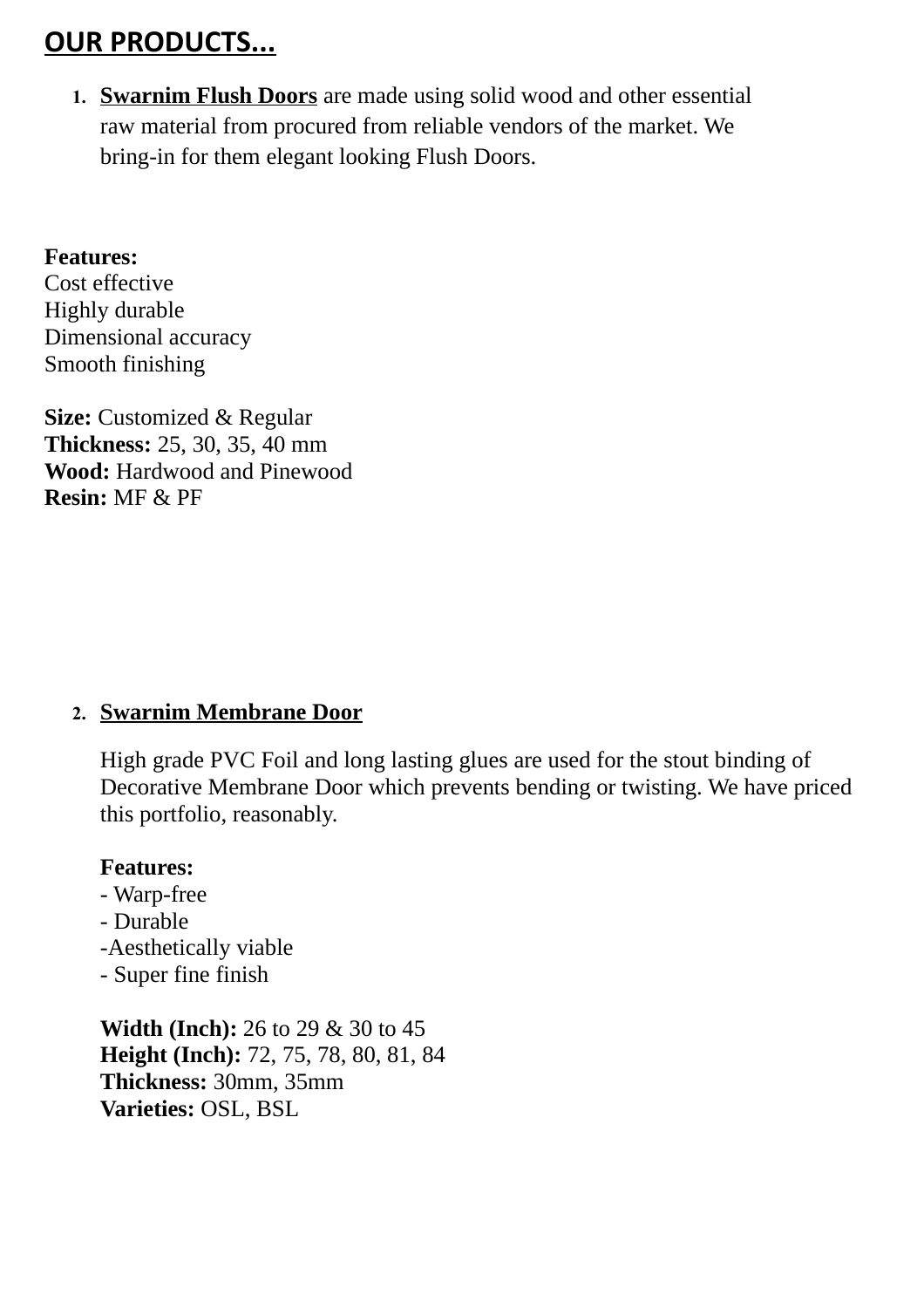#### **3. Swarnim Lamination Door**

Decorative Designer doors are widely used all over India. The technique of manufacturing and the state of the art is always harmonized at the highest standard as far as the quality is concerned. Our product is broadly based on the international concept. For these doors we use Sunmica paper as the main base. The chemicals used for these doors give the glossy and high end matt finish, which results in the look and feel as cool and stylish.

### **4. Swarnim Moulded Panel Door**

Moulded Panel Door reflect the natural textures of wood with melamine finish as top coat. Customized to suit Indian climatic conditions & the tastes of the Indian Consumers. They are manufactured from specially designed imported melamine and veneer face high density fibre board skin. This door resists shrinking, swelling, racking & joint separation. This doors are available in white premier and veneer too. These Environmentally friendly doors are best alternative to panel doors. They are long lasting as well as borer & warp free. They are also maintenance free & easy to install.

### **Size Available**:

**Width**: 32" to 42" **Length**: 75" to 84" **Thickness**: 32mm/ 35mm

### **5. Swarnim Laminated Door**

Shree Gujarat Plyboard Industries bring all new range of **Swarnim** Designer Laminated Doors. Laminated Doors are available with elegant looks, varied design that will enhance your lifestyle.

#### **6. Swarnim FRP door**

FRP Doors is one of the leading Manufacture of FRP. Our continues innovation in the manufacturing made us one the trusted name in FRP Door industry. The designs of the Doors supplied by **Swarnim** FRP Doors are unmatched and innovative.